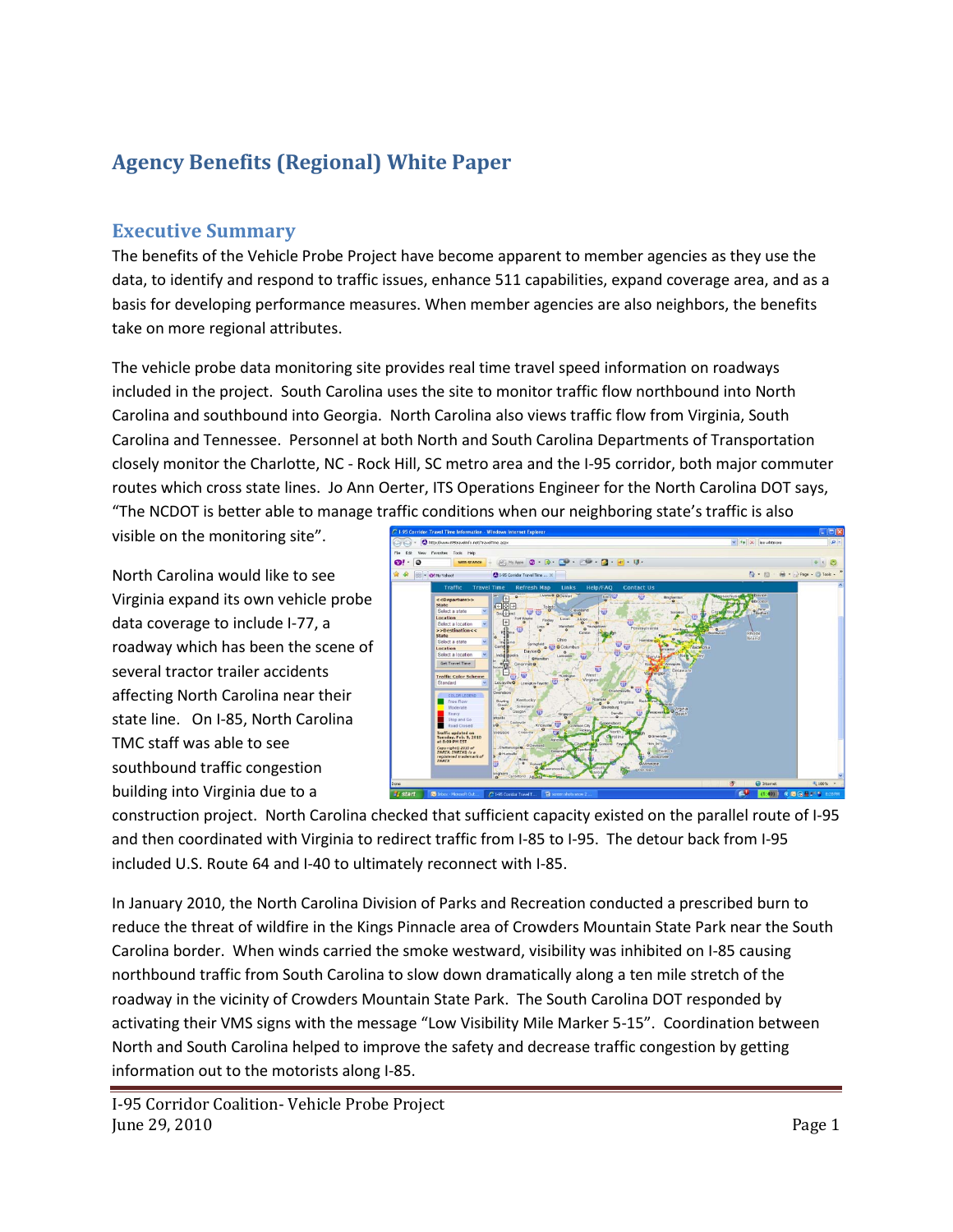### **North and South Carolina**

In 2009, North Carolina's initial (core) coverage totaled 204 interstate miles and included rural areas where traffic information had not been previously provided. Their experiences with the vehicle probe data were so successful that North Carolina decided to expand its coverage to include all of its limited access roadways, an additional 972 miles.

North Carolina ITS Operations Engineer, Jo Ann Oerter, reached out to South Carolina's ITS coordinator Dan Campbell, to share their experiences using vehicle probe data and encouraged South Carolina to participate in the Vehicle Probe Project. South Carolina joined the project at its own expense and began receiving vehicle probe data statewide in August 2009. Similar to North Carolina, South Carolina also had many rural routes. Less than half of South Carolina's 900 interstate miles had any kind of data coverage. Now, South Carolina has over 1,200 miles of vehicle probe data coverage, including all of its limited access roadways.

#### **State Agency Benefits**

Both North Carolina and South Carolina use the monitoring site and are able to proactively initiate calls to law enforcement when traffic flows are impeded. This has been found to significantly improve incident clearance time. Before the Vehicle Probe Project, the DOTs were notified of incidents by emergency personnel 15 minutes to an hour after the occurrence. North Carolina's division offices also use the monitoring site for their areas, and verify incidents using their field forces. In addition, the monitoring site has been found to be useful to determine if an incident has been cleared.

North Carolina is also using the monitoring site to track possible future roadway improvements. Congestion and speed data is referenced to determine the extent of congestion and ideal travel times. South Carolina has found the vehicle probe data to be very useful when monitoring the typically problematic I-26/I-95 interchange during holiday



*Before the Vehicle Probe Project, North Carolina and South Carolina DOTs were notified of incidents by emergency personnel. With use of the monitoring site, the DOTs proactively initiate calls to law enforcement, significantly improving incident clearance times.*

travel periods when heavy traffic volumes are present.

Use of vehicle probe data has also been useful when allocating limited resources. In a December 2009 snowstorm, the monitoring site reported slow vehicle speeds which helped personnel identify slick roadways allowing North Carolina field forces to better allocate their resources of salt and tow patrols.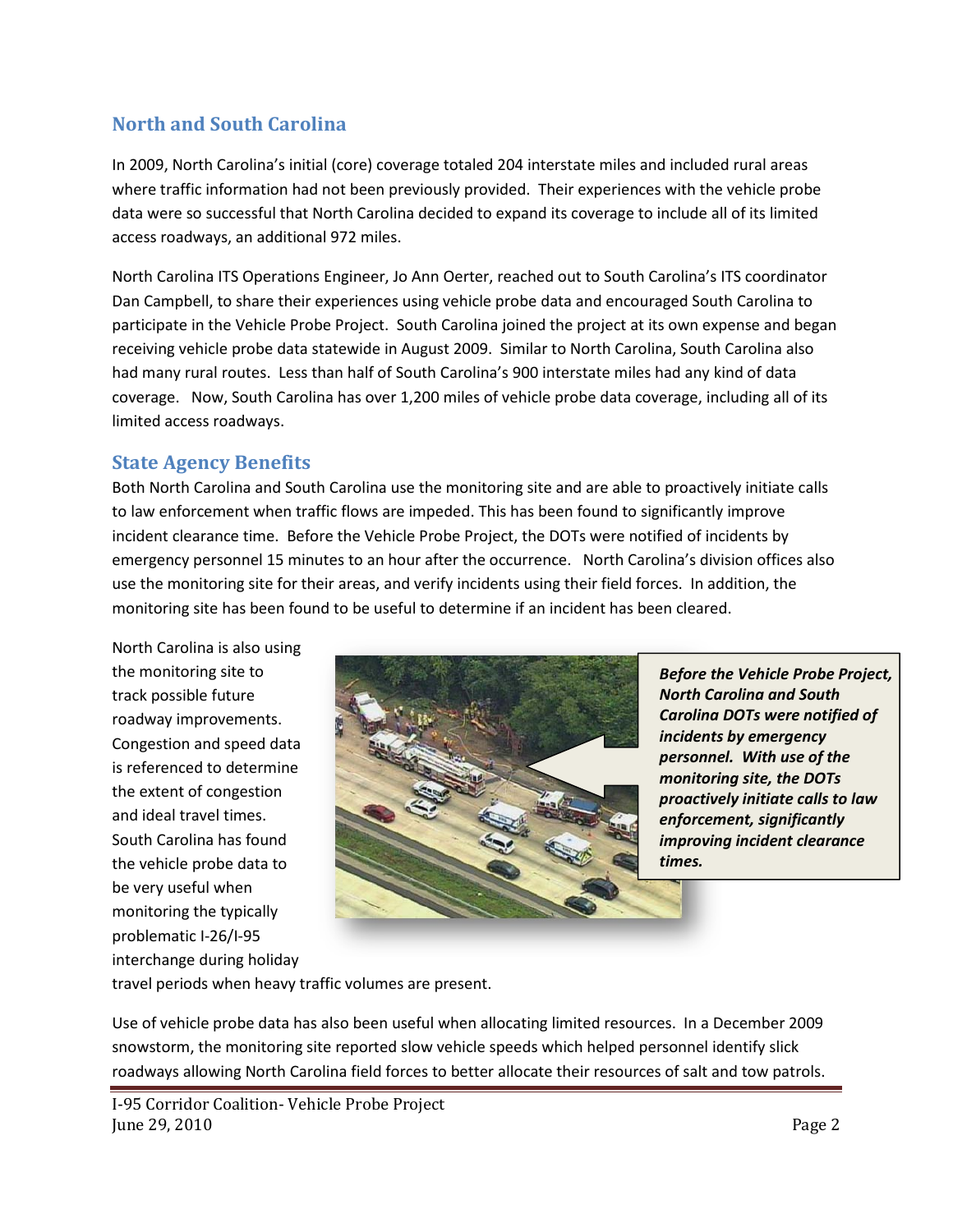For North Carolina, availability of vehicle probe data has significantly enhanced their incident management and 511 capabilities. The API feed is received by IT personnel and integrated into travel information for use on the North Carolina 511 website and call-in system. "Virtual message signs" provide 511 callers with travel time information along their selected route for the next three interchanges.

South Carolina launched its statewide 511 program in March 2010 incorporating the INRIX Vehicle Probe data. Without this data, their travel information program would have included less than 450 miles which were covered by RTMS sensors. Now, dynamic message signs in South Carolina are automatically updated through their

Virtual Message Signs emulate a DMS sign in a voice "report":

*"Travel time on I-95 North from exit 27 to exit 42, 15 minutes"*

integration of the direct data feed from the Vehicle Probe project. The travel times are periodically field tested and have been found to be accurate with no complaints from the public. In fact, a local reporter in the Columbia area found very good results when doing his own independent test.

Since SAFETEA-LU has updated its requirements regarding the timeliness of traffic and travel information on major highways to the traveling public, North Carolina and South Carolina have found the vehicle probe project to be a cost effective way to enhance 511 and DMS systems to create a basic real-time system for managing the operation of the surface transportation system. In addition, customers now expect to have travel information; North Carolina was constantly getting requests to provide more travel information.



North Carolina has been able to more effectively apply its traffic monitoring budget by using vehicle probe project data to increase needed coverage. With typical RTMS equipment, installation and maintenance costs were approximately \$48,600 per mile. The vehicle probe data saves money by replacing RTMS at about a quarter of the cost. South Carolina is reducing its use of side fire radar detectors in favor of vehicle probe data. Maintaining its radar coverage over 300 miles is equal to the total cost of the vehicle probe data covering 1,200 miles with the added benefit of transmitting travel time data in addition to speed data.

I-95 Corridor Coalition- Vehicle Probe Project June  $29, 2010$  Page 3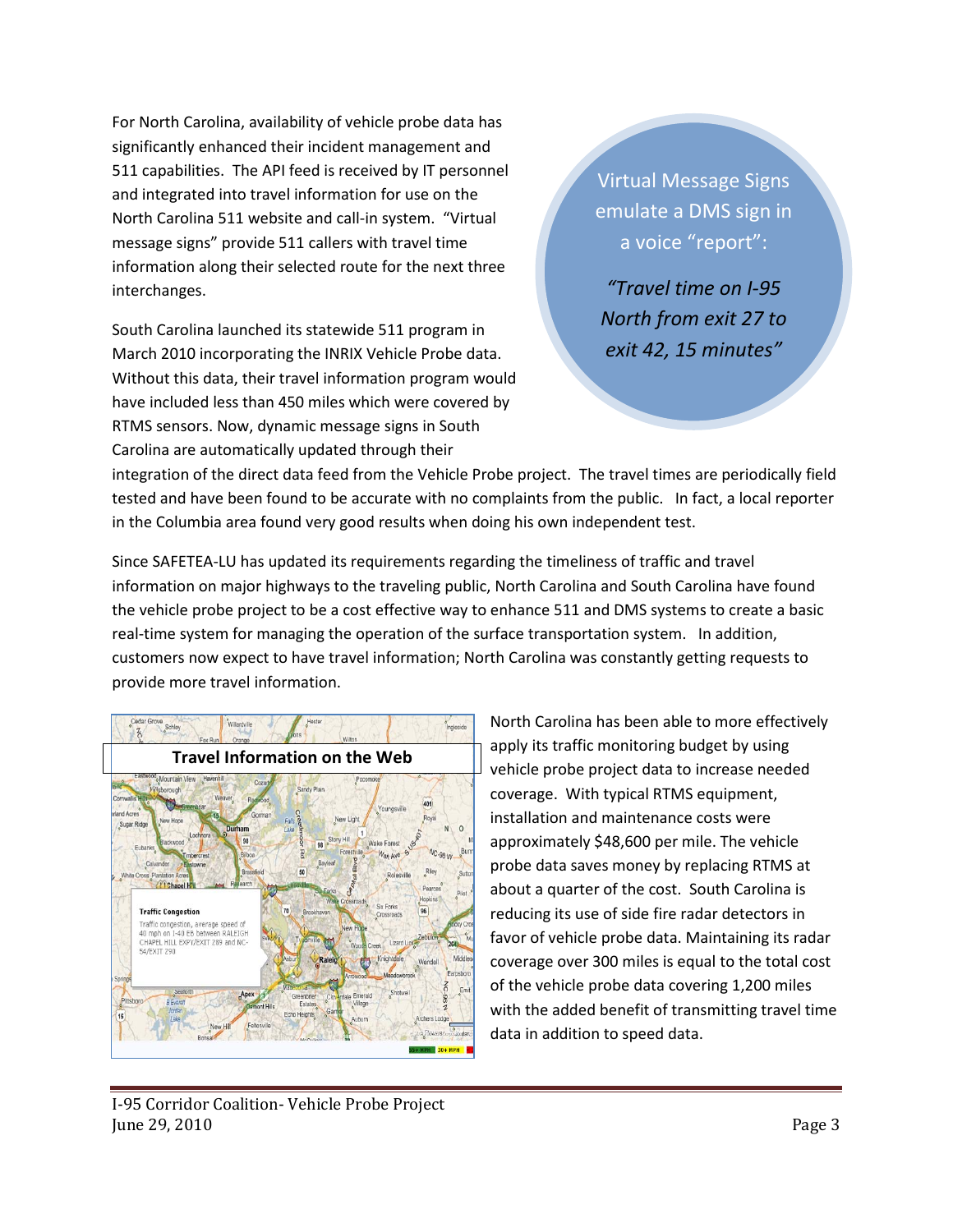## **The Regional Perspective**

Personnel within both state monitoring centers are trained to use the vehicle probe monitoring site for locations without RTMS coverage. South Carolina uses the site to monitor traffic flow northbound into North Carolina and southbound into Georgia. Both North and South Carolinas closely monitor the



Charlotte, NC/Rock Hill, SC metro area and the I-95 corridor, as vehicles cross state lines during their daily commute.

North Carolina also surveys traffic flows from Virginia, South Carolina and Tennessee on the monitoring site. North Carolina would like to see Virginia expand its own vehicle probe data coverage to include Route 40, Route 81 and I-77, a roadway which has been the scene of several tractor trailer accidents

affecting North Carolina near their state line. North Carolina TMC staff was able to see traffic congestion building into Virginia on I-85 southbound due to a construction project. North Carolina checked that sufficient capacity existed on the parallel route of I-95 and then coordinated with Virginia to redirect traffic from I-85 to I-95. The detour back from I-95 included U.S. Route 64 and I-40 to ultimately reconnect with I-85.

South Carolina wished that Georgia traffic conditions were available over Thanksgiving weekend, when an incident lit I-95 northbound red on the monitoring site , approximately midway between the Georgia state line and I-95/I-26 interchange. Congestion grew through Savannah, Georgia. In hindsight, South Carolina acknowledges that coordinating with Georgia would have diverted motorists away from the scene. Only very recently, Georgia began receiving vehicle probe data.

When the North Carolina Division of Parks and Recreation conducted a prescribed burn in the Kings Pinnacle area of Crowders Mountain State Park near the South Carolina border in January 2010, westward moving smoke inhibited visibility on I-85 causing northbound traffic from South Carolina to slow down dramatically along a ten mile stretch of the roadway. The South Carolina DOT

Jo Ann Oerter, of the North Carolina DOT says, "The NCDOT is better able to manage traffic conditions when our neighboring states traffic is also seen on the monitoring site".

I-95 Corridor Coalition- Vehicle Probe Project June 29, 2010 Page 4